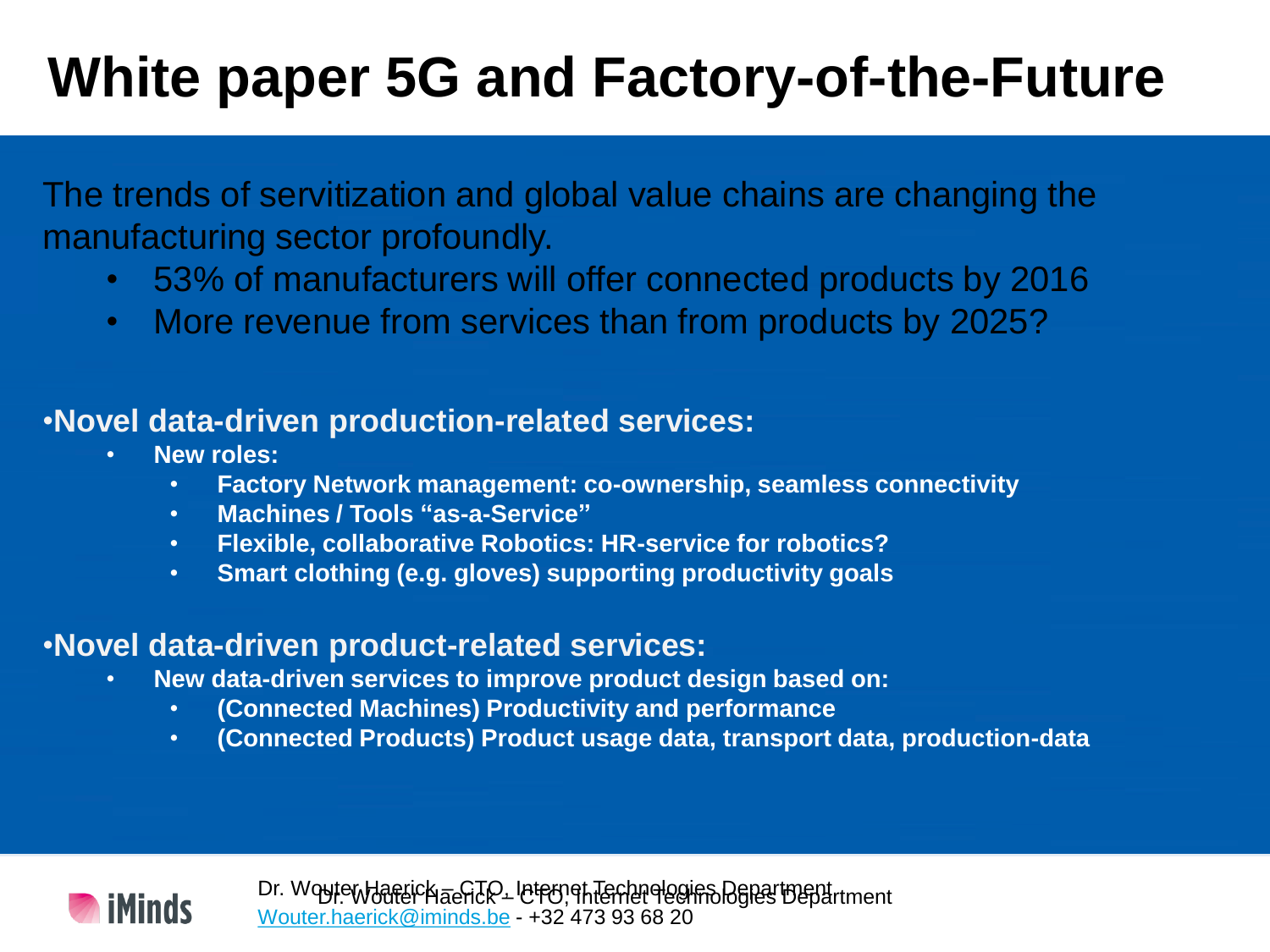## IoT Standards and Associations Landscape (AIOTI)



Dr. Wouter Haerick – CTO, Internet Technologies Department [Wouter.haerick@iminds.be](mailto:Wouter.haerick@iminds.be) - +32 473 93 68 20

**iMinds**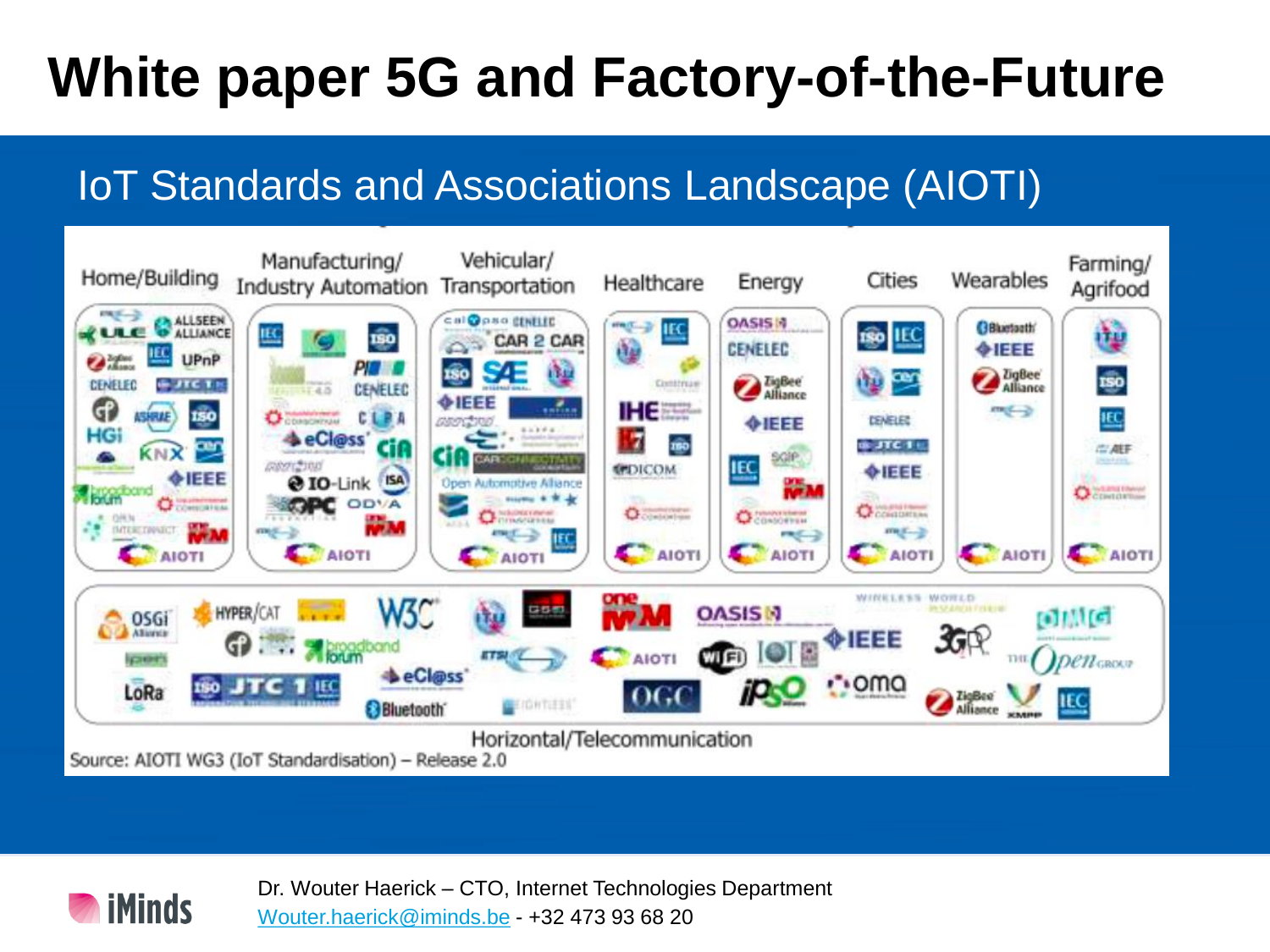

### *Process automation protocols Industrial Communication Protocols*



IEC 62591 IEC 62734 *WirelessHART* **18 ISA100**Wireless



## *IoT Protocol Stack 4G 5G Public Cellular Networks*



improved indoor coverage support for massive number of low throughput devices low delay sensitivity ultra-low device cost low device power consumption low-cost infrastructure





Dr. Wouter Haerick – CTO, Internet Technologies Department [Wouter.haerick@iminds.be](mailto:Wouter.haerick@iminds.be) - +32 473 93 68 20